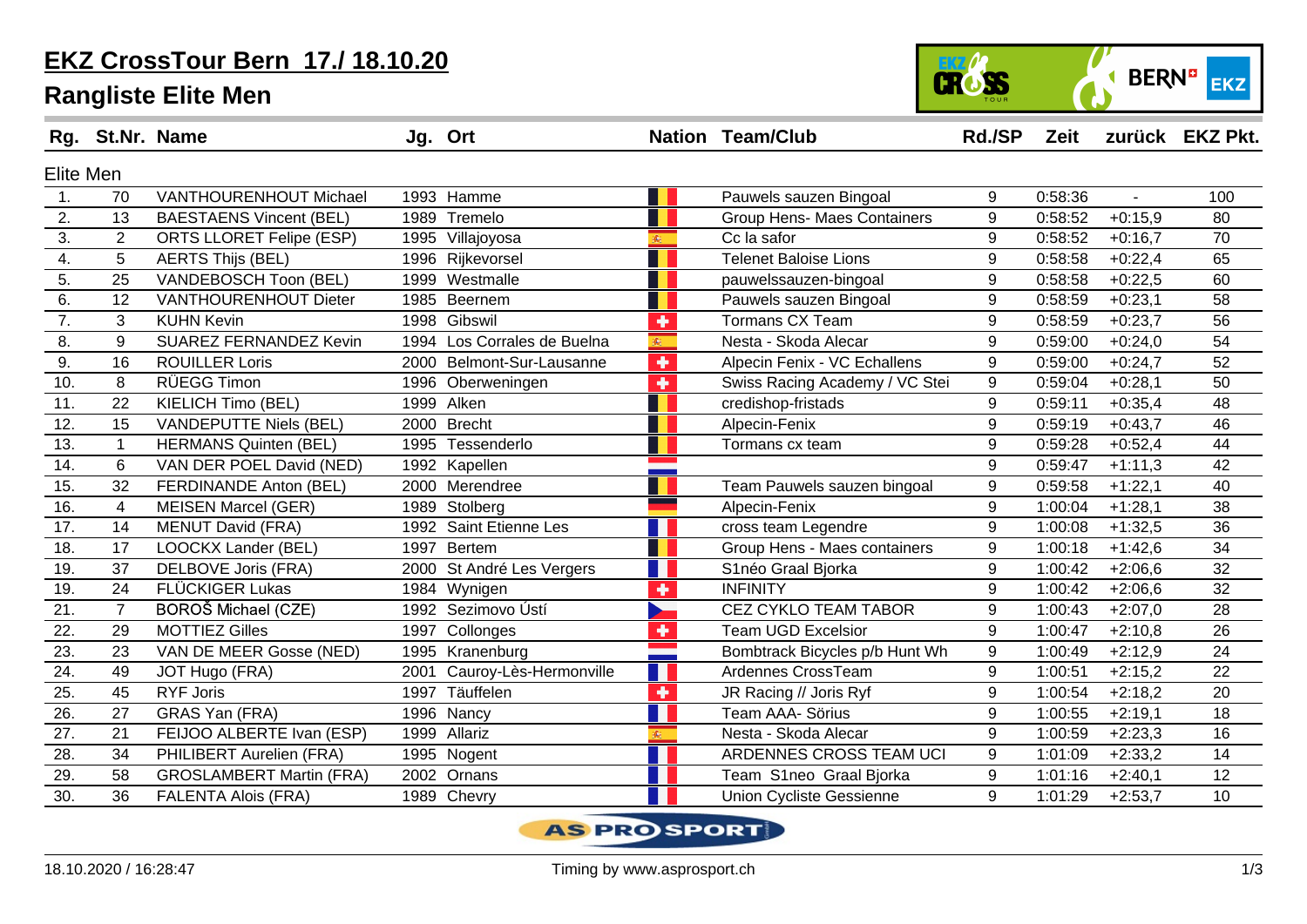# **EKZ CrossTour Bern 17./ 18.10.20**

# **Rangliste Elite Men**



| Rg.               |    | St.Nr. Name                    |      | Jg. Ort                     |   | <b>Nation Team/Club</b>        | <b>Rd./SP</b>  | Zeit    |           | zurück EKZ Pkt. |
|-------------------|----|--------------------------------|------|-----------------------------|---|--------------------------------|----------------|---------|-----------|-----------------|
| 31.               | 11 | <b>CHAINEL Steve (FRA)</b>     |      | 1983 Saint Étienne Les      |   | Cross team legendre            | 9              | 1:01:35 | $+2:59,0$ | 8               |
| 32.               | 26 | <b>ROHRBACH Nicola</b>         | 1986 | Edlibach                    | ٠ | Goldwurst-Power                | 9              | 1:01:38 | $+3:02,0$ | 6               |
| $\overline{33}$ . | 28 | <b>DUBAU Lucas (FRA)</b>       |      | 1996 Bezannes               |   | <b>TEAM PELTRAX CSD</b>        | 9              | 1:01:43 | $+3:07,1$ | 4               |
| 34.               | 44 | LÜTHI Eric                     | 1999 | Hermiswil                   | ٠ | <b>SF-Racing Team</b>          | 9              | 1:01:44 | $+3:08.5$ | $\overline{2}$  |
| $\overline{35}$ . | 41 | <b>REMONDET Valentin (FRA)</b> | 1999 | Rixheim                     |   | <b>AS Bike Cross Team</b>      | 9              | 1:01:50 | $+3:14,1$ |                 |
| 36.               | 39 | <b>THOMAS Victor (FRA)</b>     | 1998 | Hoerdt                      |   | La pédale d'Alsace             | 9              | 1:02:09 | $+3:33,5$ |                 |
| $\overline{37}$ . | 31 | <b>KOPECKY Tomas (CZE)</b>     | 2000 | Zoeterwoude                 |   |                                | 9              | 1:02:43 | $+4:07,3$ |                 |
| 38.               | 40 | <b>STEHLI Felix</b>            | 2000 | Gibswil                     | ٠ | <b>AKROS Excelsior Thömus</b>  | 9              | 1:02:44 | $+4:08,0$ |                 |
| 39.               | 52 | HAMM Florian (GER)             | 1999 | Trostberg                   |   | <b>Team Schamel</b>            | 9              | 1:02:44 | $+4:08,3$ |                 |
| 40.               | 43 | <b>HUMBERT Valentin (FRA)</b>  | 1996 | <b>Orchamps Vennes</b>      |   | S1NEO TEAM                     | 9              | 1:03:09 | $+4:33,1$ |                 |
| 41.               | 46 | <b>DUFAUX Loïs</b>             |      | 1998 Ollon Vd               | ╋ | Akros-Excelsior-Thömus/Montre  | 9              | 1:03:16 | $+4:39,8$ |                 |
| 42.               | 60 | PEUGET Clement (FRA)           | 2002 | Pontcharra                  |   |                                | 9              | 1:03:16 | $+4:39,9$ |                 |
| 43.               | 42 | TÖMKE Pascal (GER)             |      | 2000 Neustadt An der        |   | <b>Team Schamel</b>            | 9              | 1:03:36 | $+4:59,8$ |                 |
| 44.               | 63 | <b>OLIVETTI Sven</b>           |      | 1997 Würenlos               | ٠ | FOCUS X-BIONIC TEAM / VC       | 9              | 1:03:39 | $+5:02,9$ |                 |
| 45.               | 20 | <b>CRISPIN Mickael (FRA)</b>   |      | 1998 Melisey                |   | cross team Legendre            | 9              | 1:03:39 | $+5:03,5$ |                 |
| 46.               | 47 | SOMMER Jan                     |      | 2000 Andwil                 | ٠ | KA BOOM - Swisslicht           | 9              | 1:04:01 | $+5:24,9$ |                 |
| 47.               | 54 | <b>CONOD Nicolas</b>           |      | 2000 1279 Bogis-Bossey      | ٠ | Léman Racing Club              | 9              | 1:04:46 | $+6:10,0$ |                 |
| 48.               | 53 | <b>GRAB Joël</b>               | 1997 | Fällanden                   | ٠ | <b>VC Maur</b>                 | $\overline{7}$ | 0:50:23 | $-2$ LAP  |                 |
| 49.               | 51 | <b>VERCHER Matteo (FRA)</b>    | 2001 | Saint Étienne Desnoullieres |   | Team materiel-velo.com Vaulx e | $\overline{7}$ | 0:51:26 | $-2$ LAP  |                 |
| 50.               | 55 | <b>KOWAL Mariusz (POL)</b>     |      | 1978 Polanica Zdroj         |   | <b>Team Kolarz Polanica</b>    | $\overline{7}$ | 0:52:46 | $-2$ LAP  |                 |
| 51.               | 69 | <b>THALMANN Roland</b>         | 1993 | Romoos                      | ٠ | Team Vorarlberg-Santic         | 6              | 0:44:11 | $-3$ LAP  |                 |
| 52.               | 57 | <b>BARD Nicolas</b>            | 2000 | Sorens                      | ٠ | Team MTB Scott Fribourg/ La Pé | 6              | 0:44:11 | $-3$ LAP  |                 |
| 53.               | 67 | <b>MILLAT Adrien (FRA)</b>     |      | 2002 Chavanoz               |   | Charvieu-Chavagneux Isère Cycl | 6              | 0:44:12 | $-3$ LAP  |                 |
| 54.               | 68 | <b>IVEKOVIC Carry</b>          | 1999 | Dussnang                    | ٠ | <b>TAURUS</b>                  | 6              | 0:45:57 | $-3$ LAP  |                 |
| 55.               | 38 | THOMAS Théo (FRA)              | 2001 | Hoerdt                      |   | <b>TORMANS CROSS TEAM</b>      | 5              | 0:37:07 | $-4$ LAP  |                 |
| 56.               | 61 | <b>PLANET Charles (FRA)</b>    | 1993 | Saint Amé                   |   | team Novo Nordisk              | 5              | 0:38:04 | $-4$ LAP  |                 |
| 57.               | 62 | <b>KNECHT Raphael</b>          |      | 1990 Winterthur             | ٠ | Hills Angels Cycling Team      | 4              | 0:30:56 | $-5$ LAP  |                 |